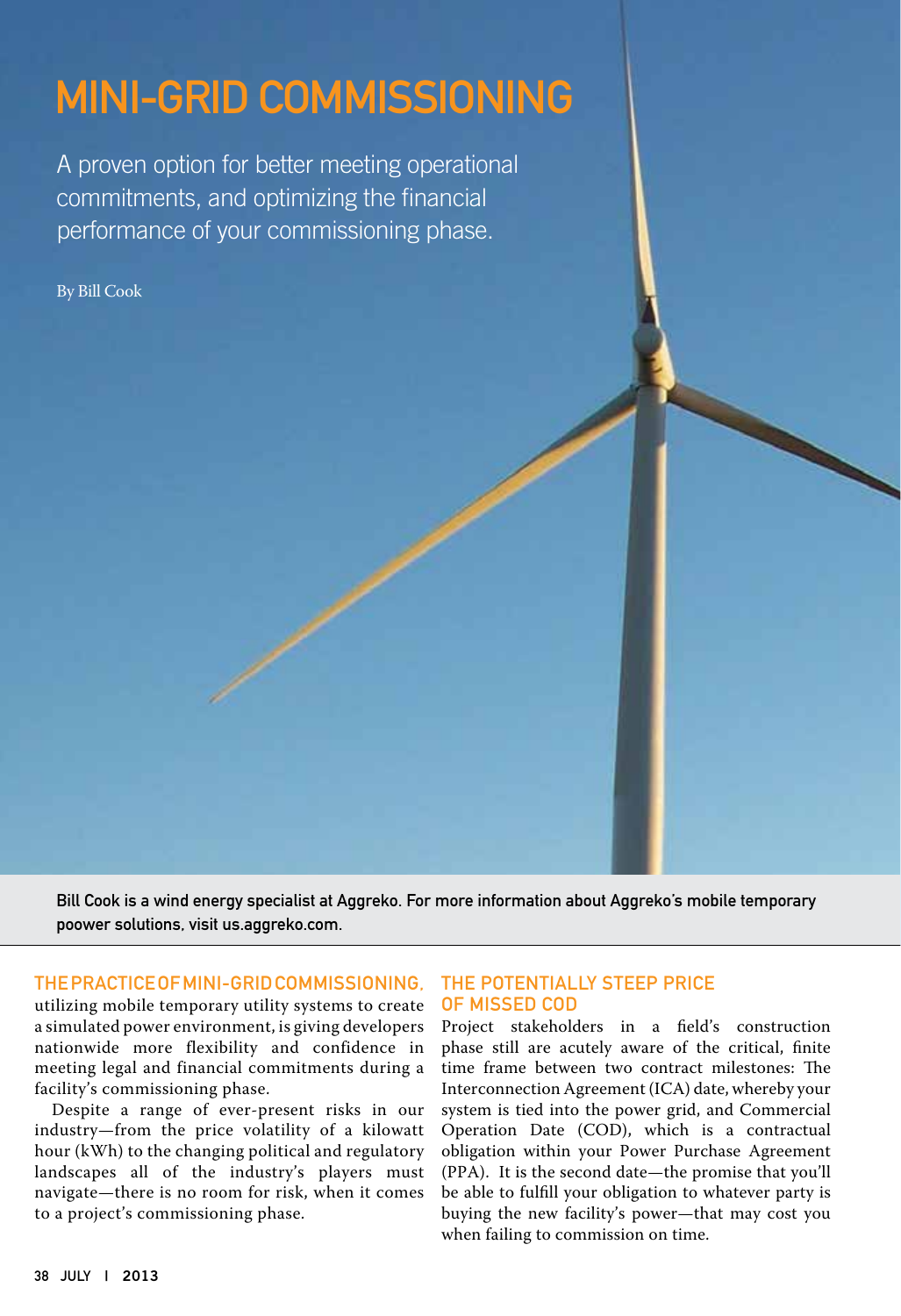

If your field cannot deliver power by its COD, it may be liable for damages—first on that actual date, and again for each day beyond that power is not being produced, for the amount under the prescribed terms.

Because potential damages can run into high dollar amounts, project stakeholders must always be prepared to review the scale of their facility's construction and commission, to ask themselves: How confident am I that I can commission each of my turbines comfortably prior to the COD date? In addition, there are financial incentives to commissioning early. So missing the COD

means not only punitive measures but significant opportunity cost.

There are also investor relations and tax implications of not meeting this commitment. So as wind energy development scales nationwide, developers and contractors are looking for new ways to better manage the risk of not meeting their COD commitments.

## WHAT IS MINI-GRID COMMISSIONING?

This practice developed from the desire of project stakeholders, both to avoid the risk of missing the COD within their PPA, and to capitalize on the financial returns of early completion. Mini-Grid Commissioning involves creating a simulated environment with mobile temporary utilities for the purposes of testing and successfully commissioning a turbine. This enables a developer to complete all testing and commissioning prior to the grid actually being energized. In this way, if, say, the transformer you were expecting doesn't arrive or your interconnect does not go as planned, the potential bottleneck in testing and commissioning equipment is reduced or eliminated.

Mini-Grid operation requires the provision of mobile generators to power critical equipment and infrastructure, a suitable load bank, a circuit breaker, a transformer and supporting equipment. Regarding actual field infrastructure, the mini-grid is usually used to:

- Energize the circuit to confirm the installation performance
- Test the pad mount transformers, and
- Start energizing the turbines themselves through this auxiliary power network—load testing and commissioning while also managing the subsequent power created by this test environment.

Each project will vary based on the dynamics of the site and turbines, as well as the specific commissioning requirements each manufacturer demands. Typically this Mini-Grid will run the system for 12-24 hours, commissioning 2-4 turbines at the same time. The Mini-Grid can be set up in a number of locations on the project site, and be managed by a small crew. As with any use of external resources, close communication, coordination, safety compliance and pre-project planning are all essential.

# Budgeting Mini-Grid into Upfront Construction Planning

A number of wind energy developers are building this practice into every construction plan, to ensure that there is nothing left to risk in relation to the efficiency of planned tests and commissioning.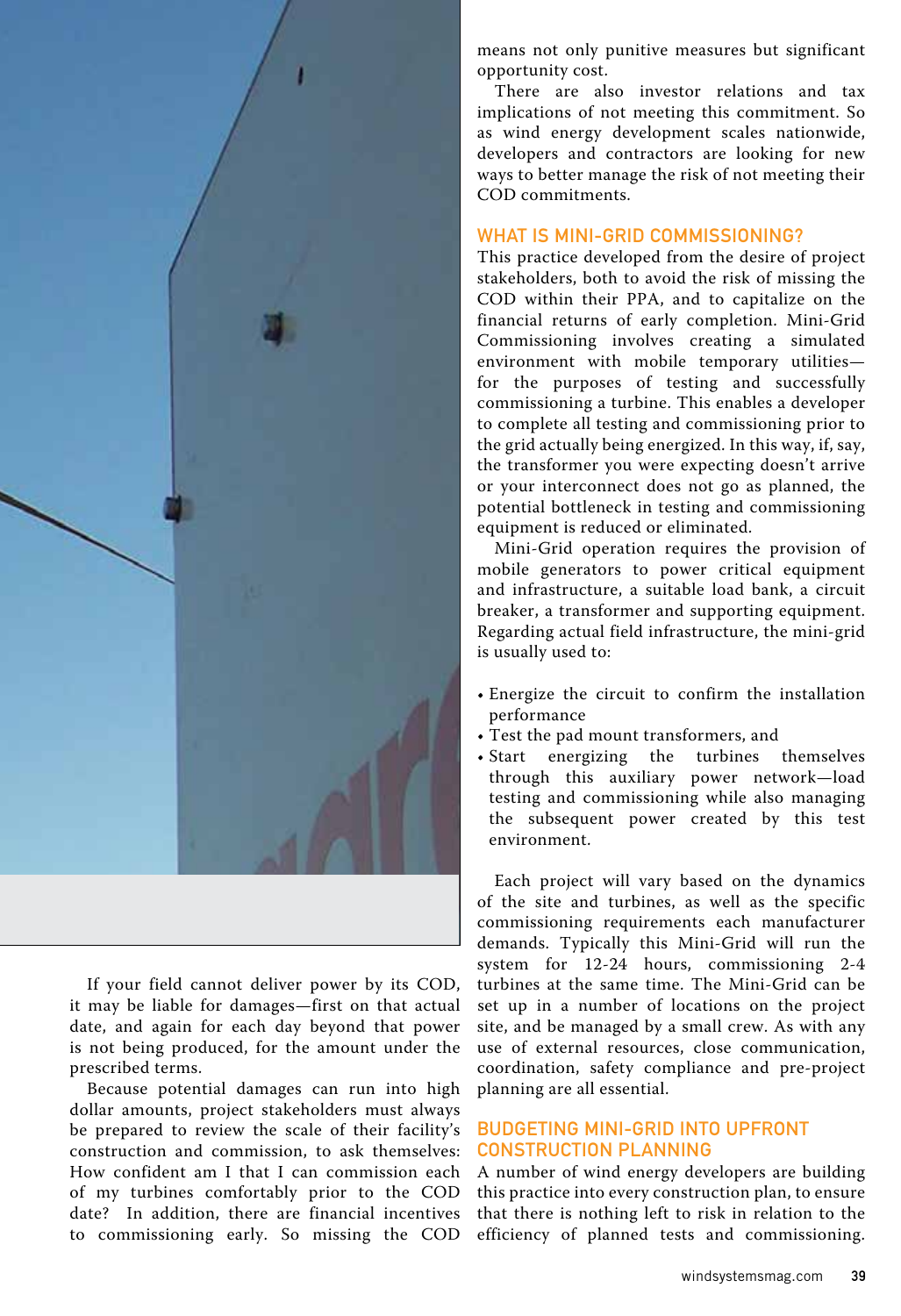

Others use it as a stopgap when unforeseen circumstances threaten their commissioning timelines. It is a useful technical solution, no matter which school you subscribe to, as long as you recognize that the economics change slightly from one scenario to the other.

When considered as part of the construction plan by default, cost planning can become more accurate and predictable. Mini-Grid Commissioning teams can be planned in advance. Availability of a team is guaranteed. The provider gets to know the intricacies of how the developer and contractors prefer to manage their projects and work together. And because nothing is rushed, the logistics of the team and its assets are more conventional and cost-effective. These teams, and the process in general, represent a tiny fraction of the developer's construction budget. But adding them to every new build does add a new cost, however marginal.

Calling in a Multi-Grid Commissioning team only as a one-off crisis management tool avoids adding a recurring cost to all new projects, but the tradeoff is that you will likely be fighting other developers on the team's availability. There aren't many companies that provide this service, and developers who are planning ahead are always at the front of the queue. Either way, with the big-picture risk and potential opportunity costs, it is obvious that this practice has gained traction.

#### COD Commissioning Risk Triggers

2013 has been a busy year for wind energy developers. The PTC and ITC extensions—a moderate domestic economic recovery and improving technology costs and performance—mean steady activity. At the same time, low energy cost of competing fuels such as natural gas and the realization that tax credits won't live forever mean that many are cautious. This push-pull has given 2013 supply chains more volatility than in the previous year. Manufacturers are cautious and many have slowed production. Some developers have experienced slow delivery of wind towers and turbines. These types of delays can happen to anyone. In addition to slow delivery, a developer's COD can be put at risk by:

- Late delivery of transformers
- Receipt of faulty equipment or equipment that fails factory testing
- Missing your interconnection cut-in with the utility
- Your project's substation not being energized ontime
- Utility power isn't available for whatever reason

Whatever the cause, when your interconnect date and COD are uncomfortably close together, you only have so many options. And when you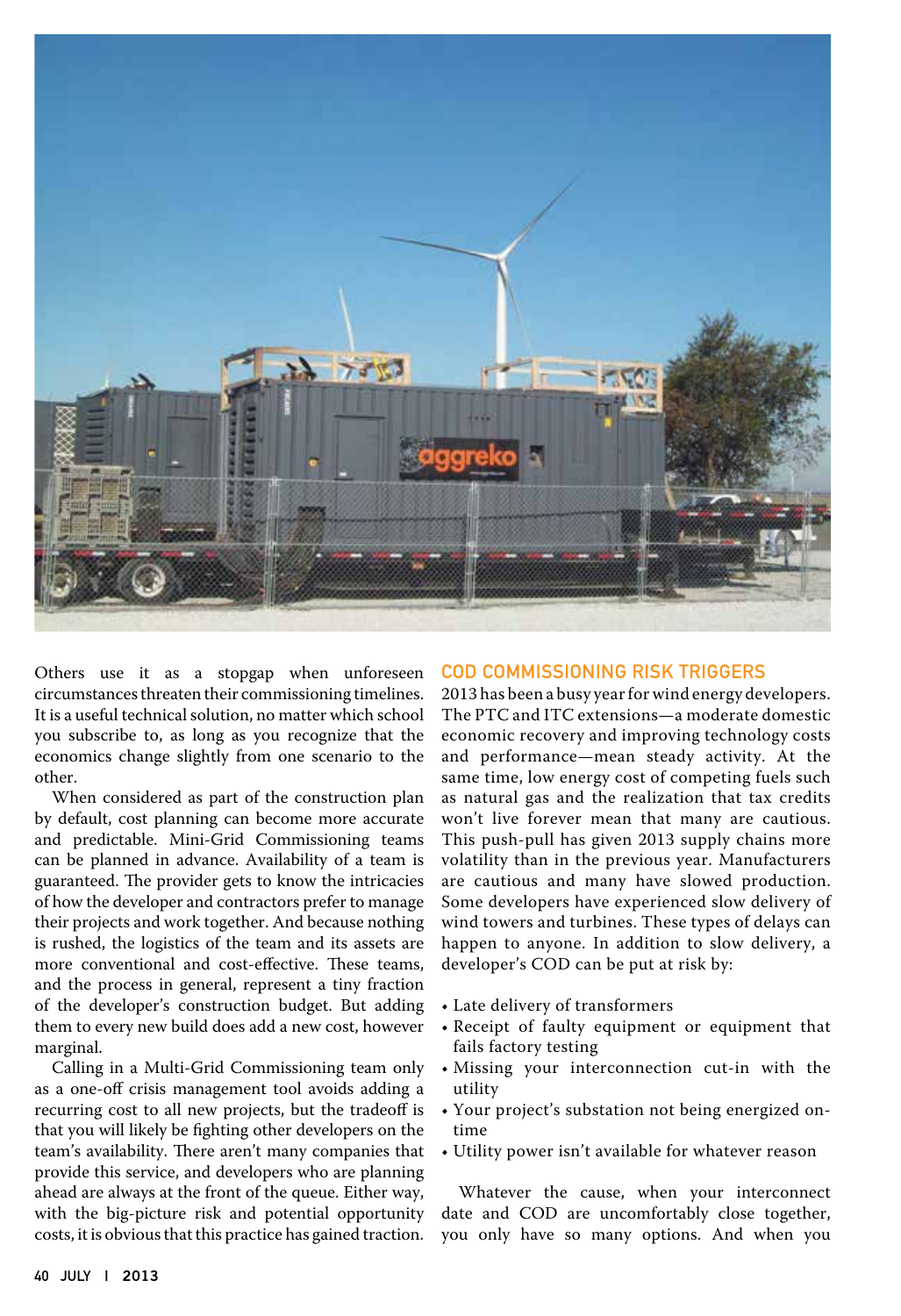look at the economics of this early phase of your project, there are many reasons to keep Mini-Grid Commissioning in mind as an option as projects move forward.

#### Other Economic impacts

Punitive damages that are avoided constitute a "big stick" waved to those who are in danger of missing her COD. But along with that stick come quite a few carrots! Developers and contractors who consider Mini-Grid Commissioning to be a reasonable standard protocol (as opposed to a crisis-management process) are placing a premium on the ability to fast-track commissioning.

After all, Mini-Grid Commissioning means faster commissioning. Faster commissioning also means those who might wish to sell their facility can get their investment out just that much more quickly (every bit counts, especially when it's your money). Faster commissioning delivers power to market more quickly, accelerating project ROI in general. In fact, commissioning all manufacturers' equipment onsite by the interconnect date can enable a field to begin saleable generation prior to its PPA taking effect. This may mean an extra few weeks or even a month of bonus revenue. In addition, developers must consider the importance of maintaining investor confidence. Once a commitment is made to add a certain number of kWh to the market, it is set in stone.

In addition to creating a faster way to nstruction completion, systematically construction completion, systematically accelerating commissioning timelines through Mini Grid Commissioning also means quicker access to tax incentives, which can be a major motivator.

If you are a developer of wind power assets, you are aware that on January 2 this year, President Obama signed into law an extension of the federal PTC for renewable energy projects breaking ground before January 1, 2014. A similar extension of the ITC was also enacted. As a part of the ITC, developers are awarded 30 percent of their construction cost upon completion—and then earn 2.2 cents per kWh for 10 years through the PTC. The cost of bringing in a Mini-Grid Commissioning team is marginal and considered part of a facility's construction budget, so 30 percent of the cost of Mini-Grid Commissioning goes away almost automatically. There are also local tax incentives to be had, the details of which depend on facility location.

#### Help Wanted: OEM Commissioners

The wind energy generation industry's 10 or so major manufacturers of equipment only have so many people dedicated to the commissioning of their equipment. It's not that global players such as Siemens, GE and Vestas don't have the manpower or partners. The real problem is that canwea TORONTO 20

**CANADIAN WIND ENERGY ASSOCIATION ANNUAL CONFERENCE & EXHIBITION TORONTO, ONTARIO** OCTOBER 7–10, 2013

This premier event will bring together over 2,500 experts from around the world to discuss opportunities in Canada's growing wind energy industry. It will provide an exclusive opportunity to network and generate new business leads.

# **COME AND NETWORK AT CANADA'S LARGEST WIND ENERGY CONFERENCE**